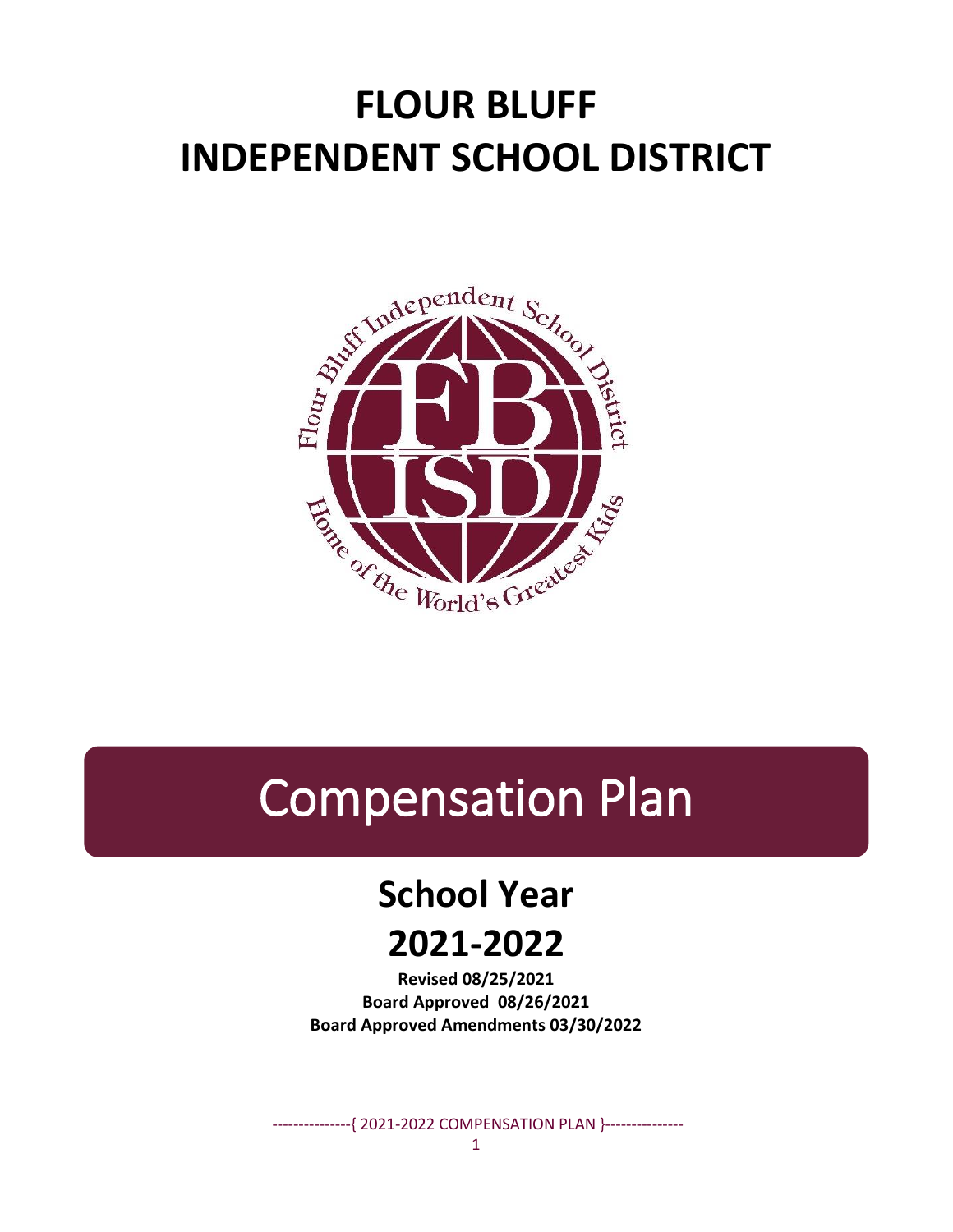#### **Table of Contents**

#### **Introduction**

The FBISD Compensation Plan is updated and adopted annually by the Board of Trustees and is administered jointly by the Office of Human Resources (HR) and the Superintendent of Schools.

This Plan is administered according to the *Compensation Plan Guidelines*, an HR publication that is updated as administratively necessary and approved annually by the Superintendent of Schools.

Flour Bluff ISD does not discriminate against any employee or applicant for employment because of race, color, religion, gender, national origin, age, disability, military status, genetic information, or any other basis prohibited by law. Additionally, the district does not discriminate against an employee or applicant who acts to oppose such discrimination or participates in the investigation of a complaint related to a discriminatory employment practice. Employment decisions will be made on the basis of each applicant's job qualifications, experience, and abilities.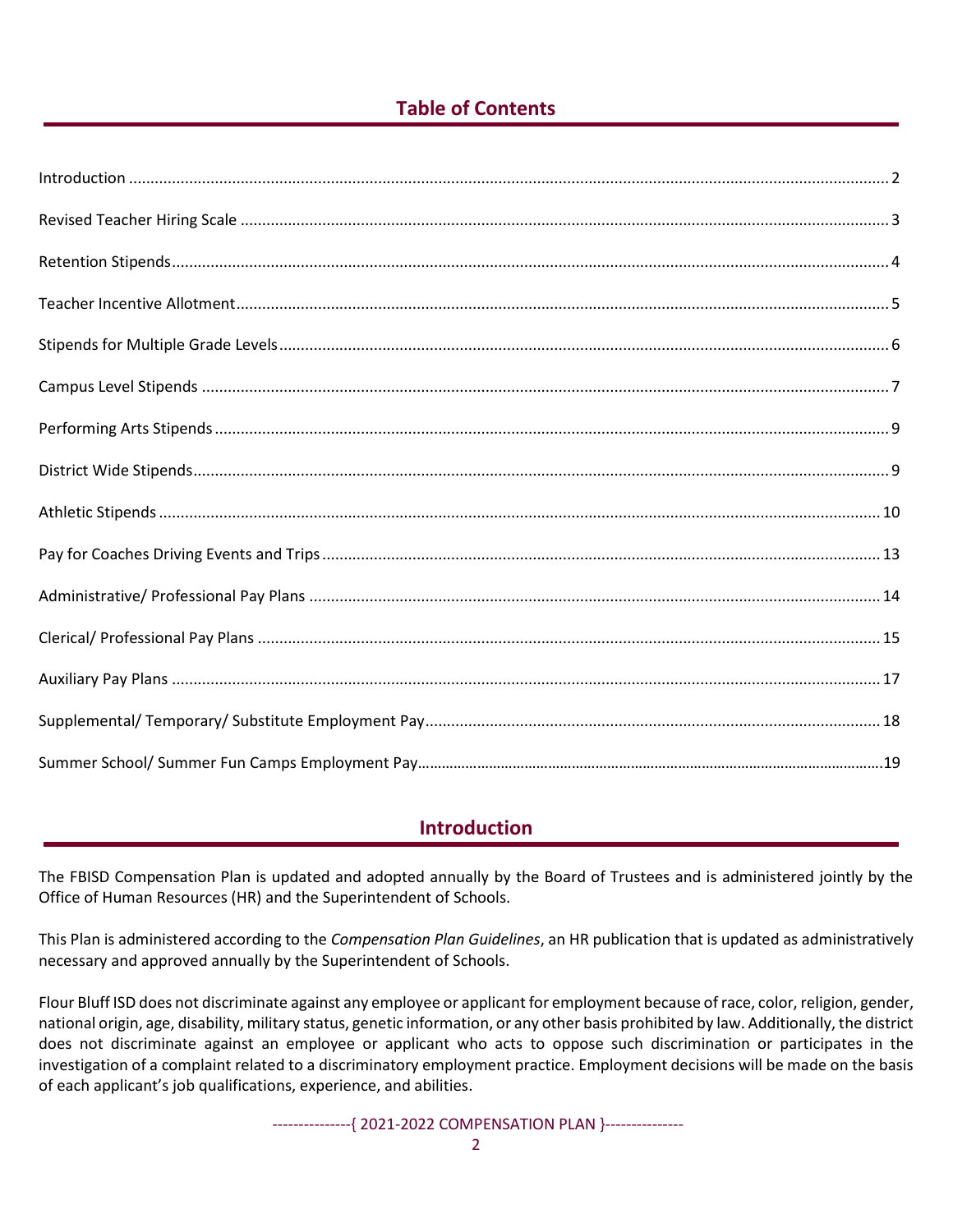| <b>Years of Experience</b>                                                         | <b>Bachelor's Degree</b> | <b>Master's Degree</b> | <b>Doctorate Degree</b> |  |
|------------------------------------------------------------------------------------|--------------------------|------------------------|-------------------------|--|
| $\mathbf 0$                                                                        | \$47,000.00              | \$48,500.00            | \$49,000.00             |  |
| $\mathbf{1}$                                                                       | \$47,700.00              | \$49,200.00            | \$49,700.00             |  |
| $\overline{2}$                                                                     | \$48,000.00              | \$49,500.00            | \$50,000.00             |  |
| 3                                                                                  | \$48,450.00              | \$49,950.00            | \$50,450.00             |  |
| $\overline{\mathbf{4}}$                                                            | \$48,950.00              | \$50,450.00            | \$50,950.00             |  |
| 5                                                                                  | \$49,450.00              | \$50,950.00            | \$51,450.00             |  |
| 6                                                                                  | \$50,325.00              | \$51,825.00            | \$52,325.00             |  |
| $\overline{7}$                                                                     | \$51,093.00              | \$52,523.00            | \$53,093.00             |  |
| 8                                                                                  | \$51,843.00              | \$53,343.00            | \$53,843.00             |  |
| 9                                                                                  | \$52,593.00              | \$54,093.00            | \$54,593.00             |  |
| 10                                                                                 | \$53,100.00              | \$55,000.00            | \$55,500.00             |  |
| 11                                                                                 | \$53,500.00              | \$54,200.00            | \$54,700.00             |  |
| 12                                                                                 | \$53,900.00              | \$55,400.00            | \$55,900.00             |  |
| 13                                                                                 | \$54,400.00              | \$55,900.00            | \$56,400.00             |  |
| 14                                                                                 | \$54,900.00              | \$56,400.00            | \$56,900.00             |  |
| 15                                                                                 | \$55,400.00              | \$56,900.00            | \$57,400.00             |  |
| 16                                                                                 | \$55,900.00              | \$57,400.00            | \$57,900.00             |  |
| 17                                                                                 | \$56,400.00              | \$57,900.00            | \$58,400.00             |  |
| 18                                                                                 | \$56,900.00              | \$58,400.00            | \$58,900.00             |  |
| 19                                                                                 | \$57,400.00              | \$58,900.00            | \$59,400.00             |  |
| 20                                                                                 | \$57,900.00              | \$59,400.00            | \$59,900.00             |  |
| <b>Hiring Range Minimum</b><br>\$47,000<br>\$59,900<br><b>Hiring Range Maximum</b> |                          |                        |                         |  |

The compensation scale above represents annual salaries based on full-time contract arrangements for 10-month employment. Salary levels meet or exceed state minimum salary requirements. Predictions of future salaries are not possible from this pay structure. Salary plans are determined on an annual basis and salary advancement is not guaranteed. Pay increases are based on the annual pay raise budget approved by the Board of Trustees. Teachers hired to work for more or less than a standard 10 month contract will receive an annual salary based on the daily rate for their documented years of experience.

The Board of Trustees may adjust the compensation reflected in this plan retroactively as necessary to maintain compliance with the requirements of House Bill 3 as passed by the 86th Texas Legislature and the associated funding levels which were not known at the time this plan was initially adopted.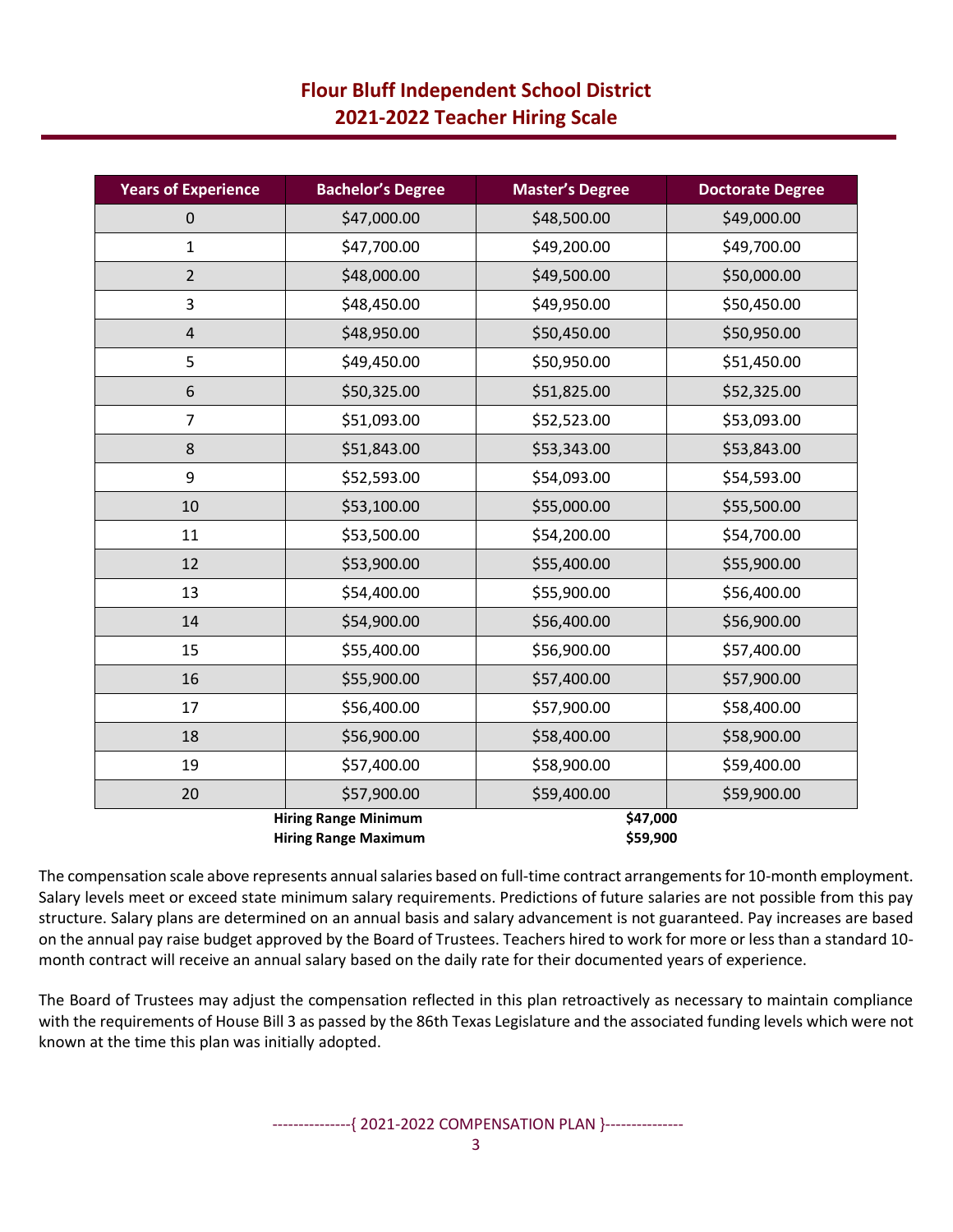#### **Flour Bluff Independent School District Retention Stipends**

Retention Stipends are fully grant funded by ESSER Funds. Stipend will be prorated for actual days worked.

## \$1,000 Teacher Retention Stipend

\$500 paid in December 2021; \$500 paid in May 2022

#### \$750 All Other Staff

\$375 paid in December 2021; \$375 paid in May 2022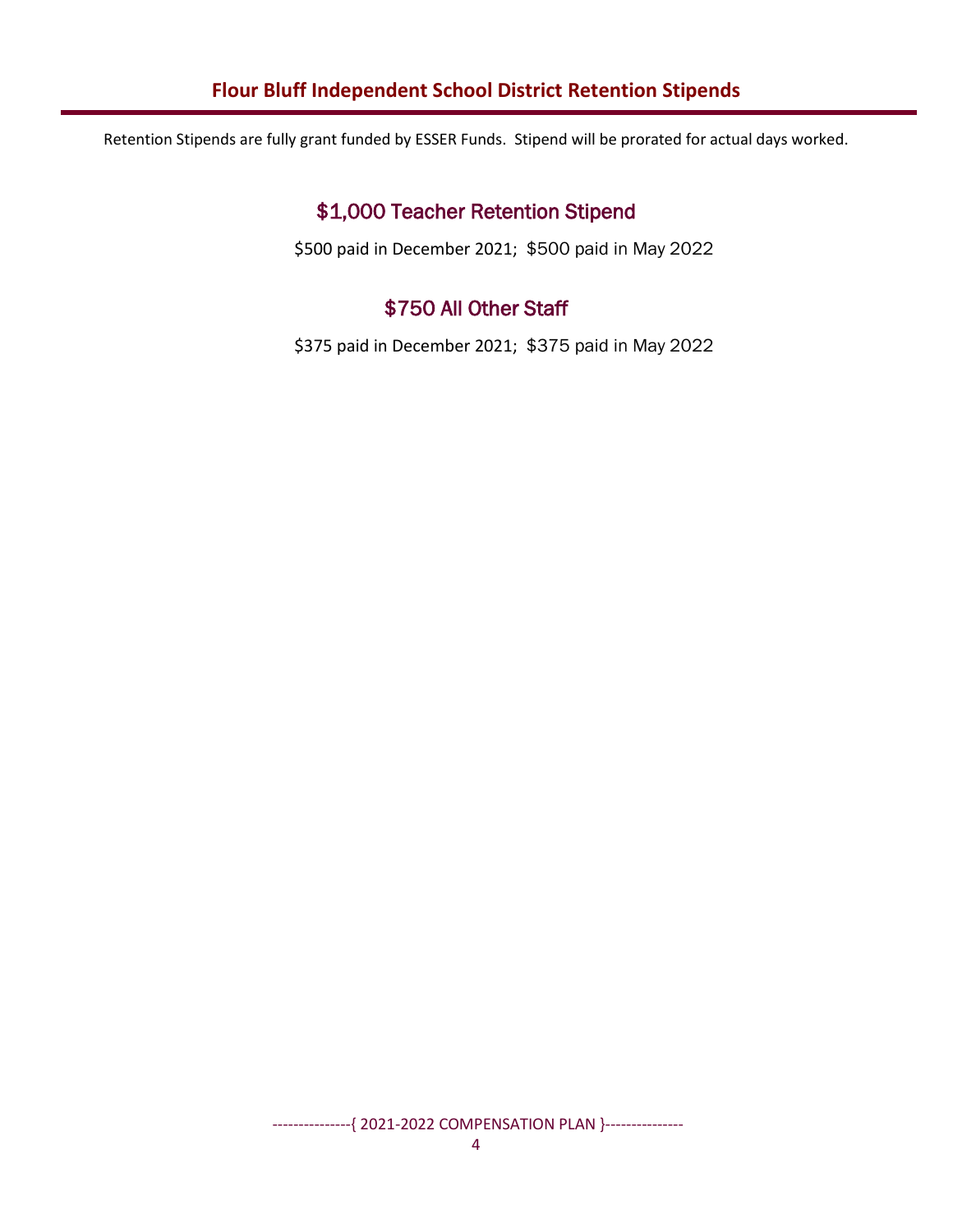#### **Flour Bluff Independent School District Performance Pay: Teacher Incentive Allotment**

For any funds received by Flour Bluff ISD for a designated teacher under the Teacher Incentive Allotment (TIA), 90% of the funds will be paid to the designated teacher and 10% percent of the funds received will be used for training and support of the system, expansion of the system, administrative expenses, and professional development. Should the district receive funding for a designated teacher who has resigned or retired, the district will forward payment to the resigned or retired teacher as soon as practicable. Additionally, if a designated teacher moves into the district from another district, the teacher will receive TIA compensation from their previous district.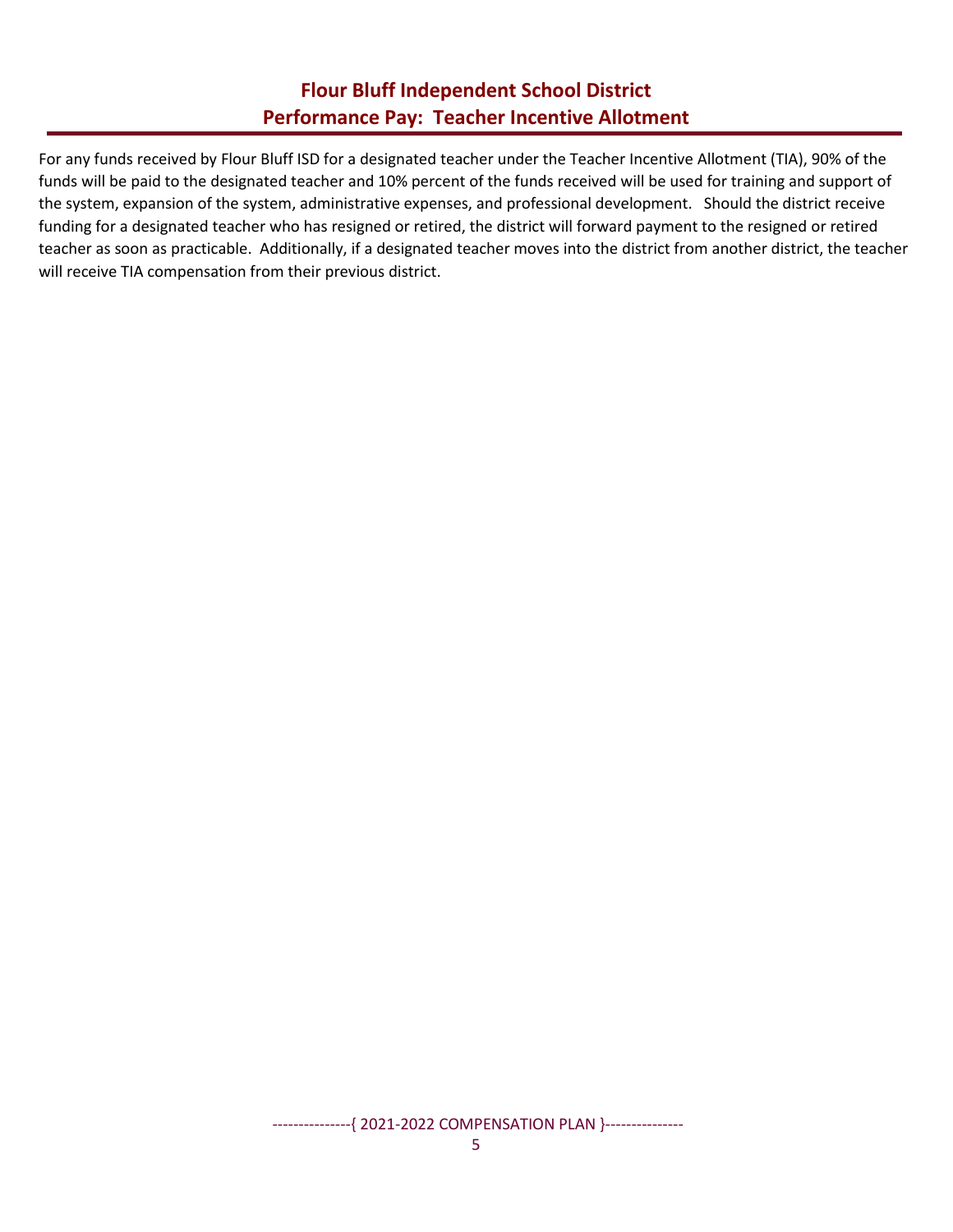If a staff member is not employed with FBISD for the entire year, stipends will be prorated for any supplemental-duty assignment based on percentage of the assignment(s) completed.

| <b>Stipends for Multiple Grade Levels</b> |                                   |    |       |  |  |
|-------------------------------------------|-----------------------------------|----|-------|--|--|
| <b>Department Heads</b>                   | <b>High School</b><br>2,000<br>\$ |    |       |  |  |
|                                           | Junior High School                | \$ | 1,500 |  |  |
|                                           | \$<br>Intermediate<br>800         |    |       |  |  |
| Elementary                                |                                   | \$ | 800   |  |  |
| UIL                                       | <b>High School</b>                | \$ | 1,500 |  |  |
|                                           | Junior High School                | \$ | 1,350 |  |  |
| Intermediate                              |                                   | \$ | 800   |  |  |
|                                           | Elementary                        | \$ | 55C   |  |  |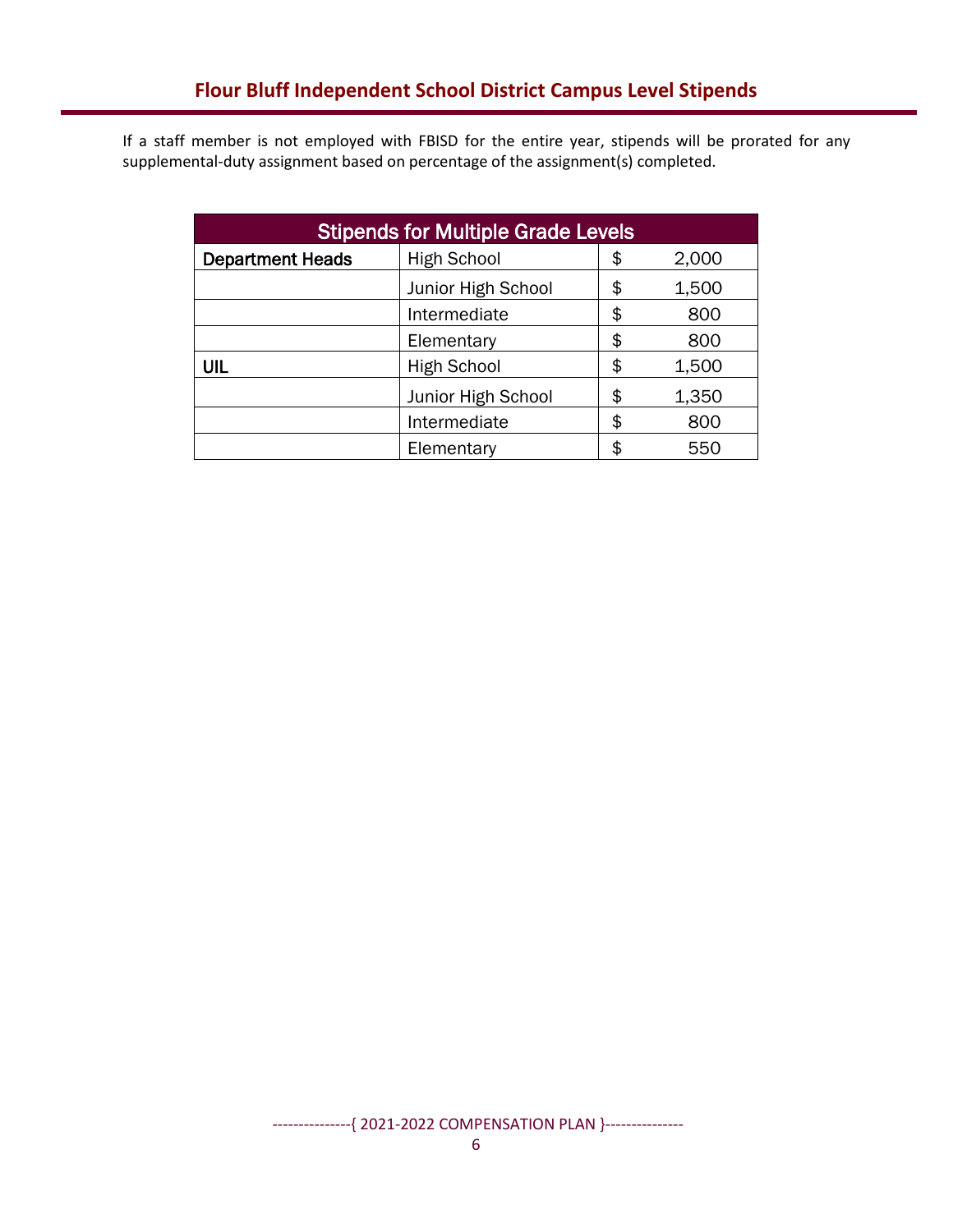| <b>High School</b>                    |                         |    |       |  |  |
|---------------------------------------|-------------------------|----|-------|--|--|
| <b>National Honor Society</b>         |                         | \$ | 2,000 |  |  |
| <b>Dual Credit</b>                    |                         | \$ | 2,000 |  |  |
| <b>Dual Credit Facilitator</b>        |                         | \$ | 700   |  |  |
| <b>Health Science Facilitator</b>     |                         | \$ | 700   |  |  |
| <b>Spanish National Honor Society</b> |                         | \$ | 1,350 |  |  |
| <b>Coop Training Supervisor</b>       |                         | \$ | 2,700 |  |  |
| <b>Transition Coordinator</b>         |                         | \$ | 2,500 |  |  |
| Decathlon                             |                         | \$ | 4,000 |  |  |
| Clubs                                 |                         | \$ | 700   |  |  |
| <b>Visual Arts Coordinator</b>        |                         | \$ | 700   |  |  |
| <b>FCCLA (Communication Leaders)</b>  |                         | \$ | 550   |  |  |
| <b>Mock Trial</b>                     |                         | \$ | 550   |  |  |
| <b>Class Sponsors</b>                 |                         | \$ | 300   |  |  |
| Cheerleader                           |                         | \$ | 6,050 |  |  |
| <b>Assistant Cheerleaders</b>         |                         | \$ | 4,250 |  |  |
| <b>Drill Team</b>                     |                         | \$ | 3,500 |  |  |
| <b>Assistant Drill Team</b>           |                         | \$ | 2,500 |  |  |
| Yearbook                              |                         | \$ | 2,700 |  |  |
| <b>Student Council</b>                |                         | \$ | 2,700 |  |  |
| Life Skills Coordinator               | Junior High/High School | \$ | 3,650 |  |  |
| <b>CTE Coordinator</b>                |                         | \$ | 6,300 |  |  |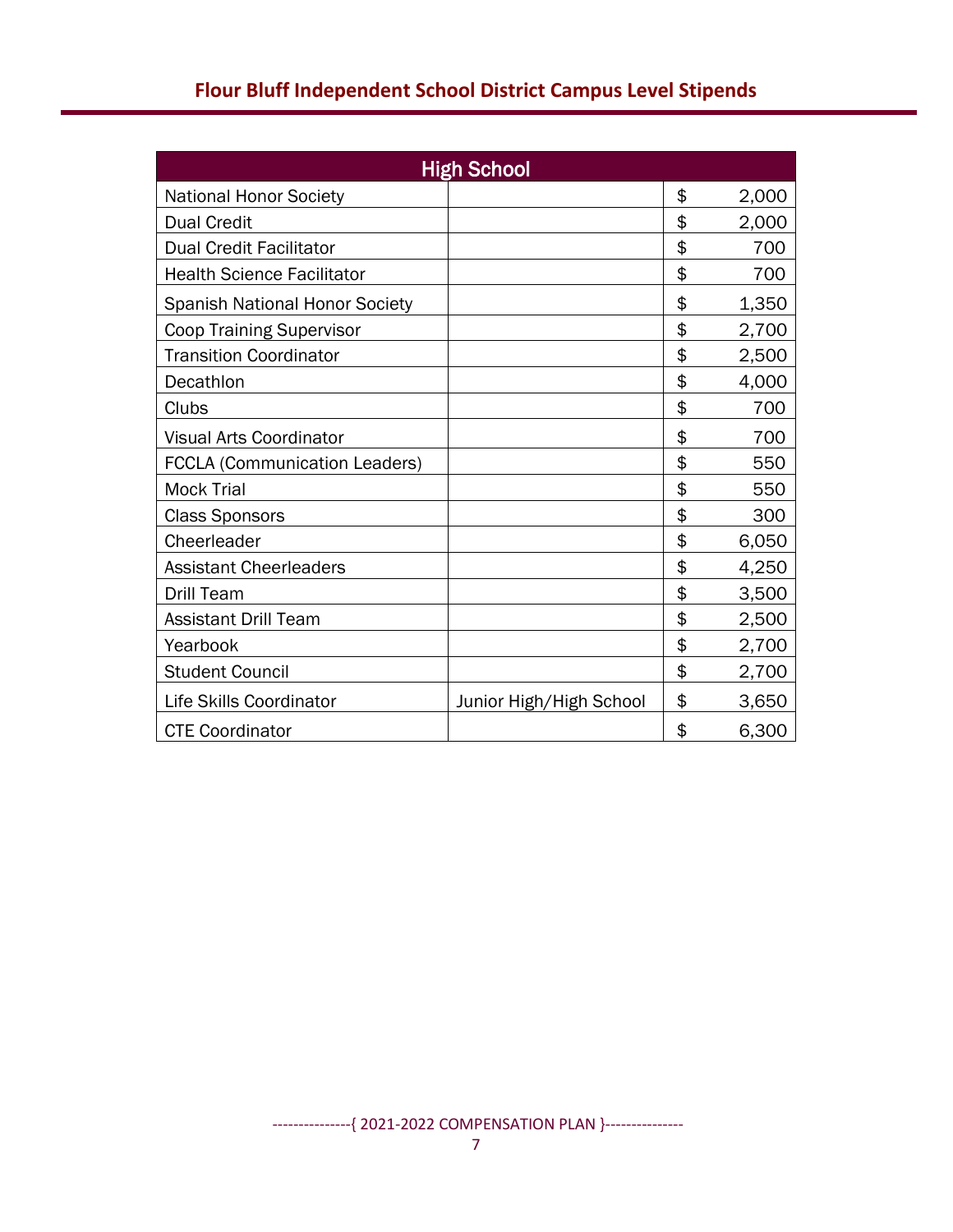| <b>Junior High</b>                   |    |       |  |  |  |
|--------------------------------------|----|-------|--|--|--|
| <b>Student Council</b>               | \$ | 1,000 |  |  |  |
| <b>National Junior Honor Society</b> | \$ | 700   |  |  |  |
| Cheerleader                          | \$ | 3,050 |  |  |  |
| <b>Assistant Cheerleader</b>         | \$ | 2,000 |  |  |  |
| <b>Discipline</b>                    | \$ | 2,000 |  |  |  |
| Yearbook                             | \$ | 1,350 |  |  |  |
| <b>Math Counts</b>                   | \$ | 2,700 |  |  |  |

| Intermediate           |    |     |  |  |  |
|------------------------|----|-----|--|--|--|
| <b>Student Council</b> | S  | 700 |  |  |  |
| Math Club              | \$ | 950 |  |  |  |
| Clubs                  | £  | 550 |  |  |  |
| <b>Theater Arts</b>    | £  | 700 |  |  |  |
| Yearbook               | S  | 700 |  |  |  |

| Elementary      |  |     |  |  |  |
|-----------------|--|-----|--|--|--|
| Student Council |  | 800 |  |  |  |
| Jazzy Bees      |  | 800 |  |  |  |
| Clubs           |  | 550 |  |  |  |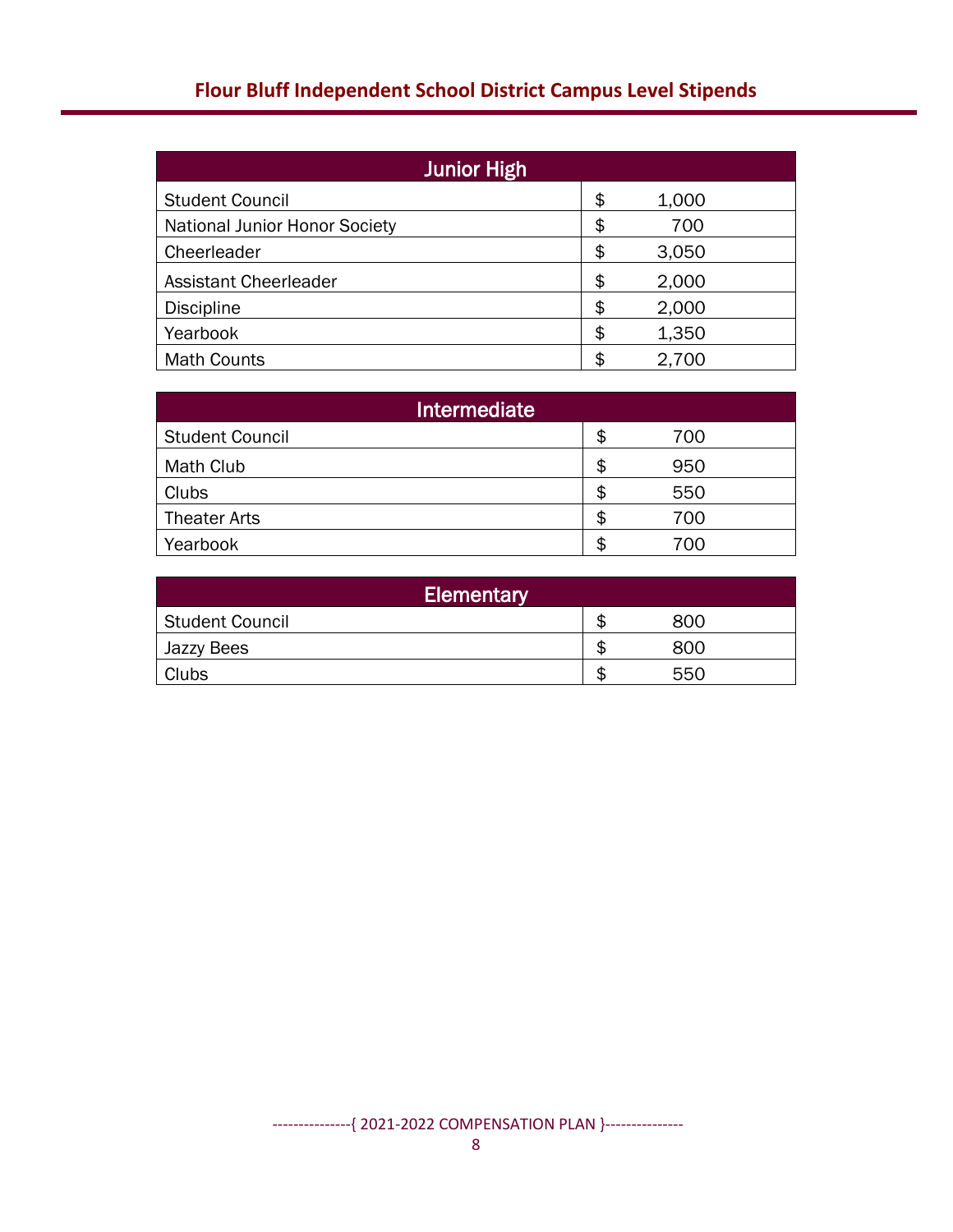If a staff member is not employed with FBISD for the entire year, stipends will be prorated for any supplemental-duty assignment based on percentage of the assignment(s) completed.

| <b>Performing Arts</b>             |    |       |  |  |  |  |
|------------------------------------|----|-------|--|--|--|--|
| <b>Band and Choir Coordinator</b>  | \$ | 2,500 |  |  |  |  |
| Assistant Intermediate Coordinator | \$ | 1,000 |  |  |  |  |
| TMEA & UIL Prep HS/JH              | \$ | 1,000 |  |  |  |  |
| <b>Summer Band</b>                 | \$ | 1,500 |  |  |  |  |
| Assistant Marching Band            | \$ | 1,500 |  |  |  |  |
| Choir                              | \$ | 1,500 |  |  |  |  |
| JH Symphonic & Concert Band        | \$ | 1,500 |  |  |  |  |
| <b>Music Arranging</b>             | \$ | 1,500 |  |  |  |  |
| <b>Color Guard</b>                 | \$ | 1,500 |  |  |  |  |
| Honors Band                        | \$ | 1,500 |  |  |  |  |
| <b>Woodwind Specialist</b>         | \$ | 1,500 |  |  |  |  |
| <b>Marching Band Show Design</b>   | \$ | 1,500 |  |  |  |  |
| Jazz Band                          | \$ | 650   |  |  |  |  |
| Symphonic Band                     | \$ | 750   |  |  |  |  |
| <b>Assistant Honors Band</b>       | \$ | 750   |  |  |  |  |
| <b>Assistant JH Choir</b>          | \$ | 750   |  |  |  |  |
| <b>UIL Poetry Prose</b>            | \$ | 3,000 |  |  |  |  |
| One Act Play                       | \$ | 3,000 |  |  |  |  |

| <b>District Wide Stipends</b>            |    |       |  |  |  |
|------------------------------------------|----|-------|--|--|--|
| <b>Head Nurse</b>                        | Ş  | 2,500 |  |  |  |
| <b>Special Olympics</b>                  | \$ | 1,500 |  |  |  |
| <b>ROTC</b>                              | \$ | 9,350 |  |  |  |
| <b>National Board Certified Teachers</b> | \$ | 1,500 |  |  |  |
| Curriculum/ Instruction PreK- Grade 4    | Ś  | 8,000 |  |  |  |
| <b>Instructional Technology</b>          | \$ | 500   |  |  |  |
| <b>Head Librarian</b>                    |    | 1,320 |  |  |  |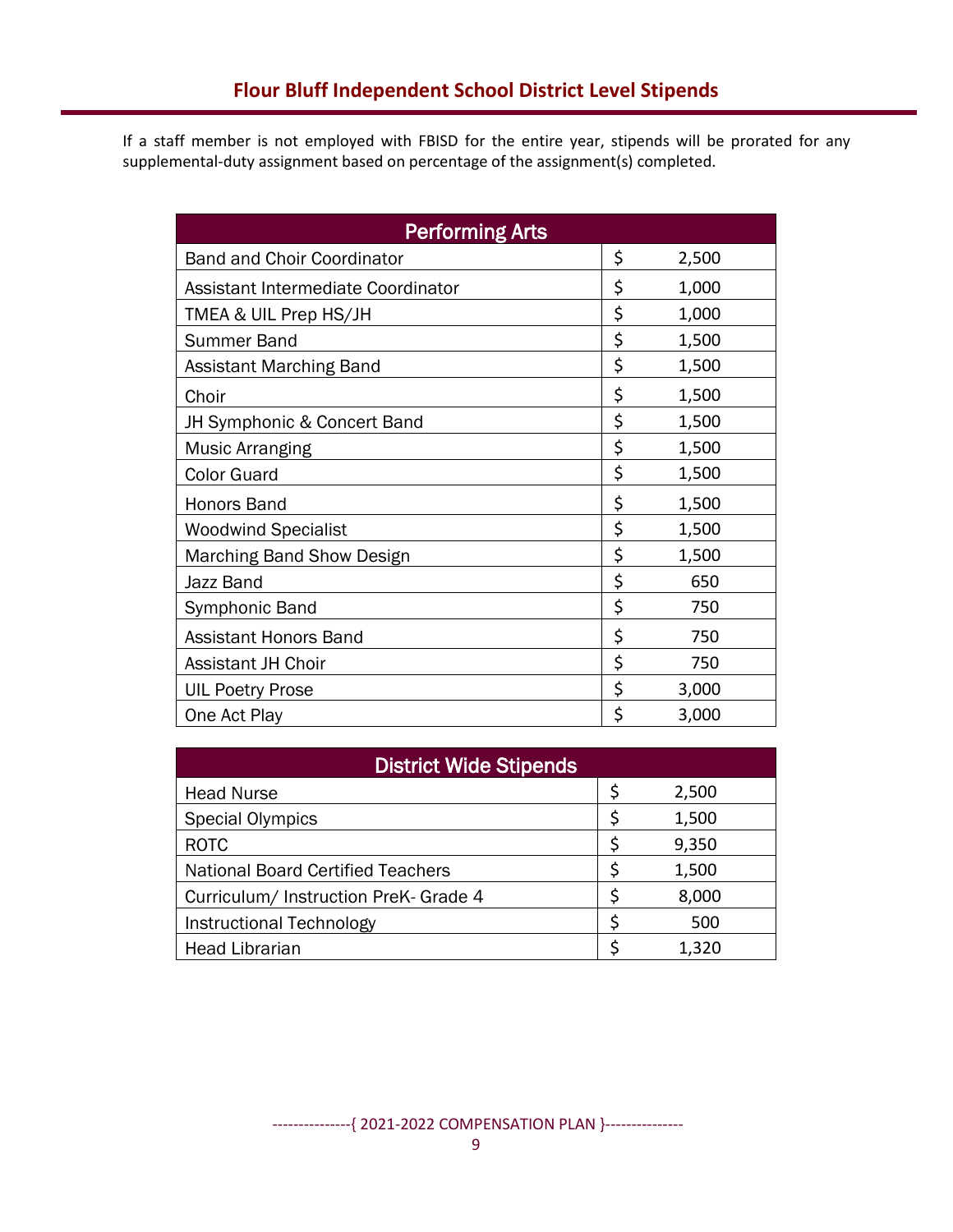# **Flour Bluff ISD Athletic Stipends**

Athletic stipends are annualized and paid throughout the year. If a coach is not employed with FBISD for the entire year, stipends will be prorated for any coaching assignment based on percentage of the assignment(s) completed.

| <b>Athletic Stipends</b>         |           |    |                |    |                   |  |
|----------------------------------|-----------|----|----------------|----|-------------------|--|
| Sport/Position                   | Level     |    | <b>Stipend</b> |    | <b>Time Prior</b> |  |
| <b>Baseball</b>                  |           |    |                |    |                   |  |
| <b>Head Baseball Coach</b>       | <b>HS</b> | \$ | 6,000          |    |                   |  |
| <b>Assistant Baseball Coach</b>  | <b>HS</b> | \$ | 2,500          |    |                   |  |
|                                  |           |    |                |    |                   |  |
| <b>Basketball</b>                |           |    |                |    |                   |  |
| Head Coach-Boys                  | <b>HS</b> | \$ | 6,000          |    |                   |  |
| <b>Assistant Coach-Boys</b>      | <b>HS</b> | \$ | 2,500          | \$ | 1,800             |  |
| <b>Assistant Coach-Boys</b>      | HS        | \$ | 2,500          |    |                   |  |
| <b>Head Coach-Girls</b>          | <b>HS</b> |    |                |    |                   |  |
| <b>1st Assistant Coach Girls</b> | <b>HS</b> | \$ | 4,000          |    |                   |  |
| <b>Assistant Coach- Girls</b>    | <b>HS</b> | \$ | 2,500          | \$ | 1,800             |  |
| <b>Assistant Coach</b>           | JH        | \$ | 1,500          |    |                   |  |
|                                  |           |    |                |    |                   |  |
| <b>Cross Country</b>             |           |    |                |    |                   |  |
| <b>Head Coach</b>                | <b>HS</b> | \$ | 6,000          | \$ | 2,600             |  |
| <b>Assistant Coach</b>           | HS        | \$ | 2,500          | \$ | 2,600             |  |
| Assistant                        | JH        | \$ | 1,500          | \$ | 1,000             |  |
|                                  |           |    |                |    |                   |  |
| <b>Football</b>                  |           |    |                |    |                   |  |
| <b>Assistant Head Coach</b>      | <b>HS</b> | \$ | 11,000         | \$ | 4,600             |  |
| <b>Offensive Coordinator</b>     | HS        | \$ | 6,000          | \$ | 4,600             |  |
| Defensive Coordinator            | <b>HS</b> | \$ | 6,000          | \$ | 4,600             |  |
| Co-Special Teams Coordinator     | HS        | \$ | 4,620          | \$ | 2,600             |  |
| <b>Varsity Assistant Coach</b>   | <b>HS</b> | \$ | 3,960          | \$ | 2,600             |  |
| <b>Head Coach</b>                | JH        | \$ | 1,500          | \$ | 2,600             |  |
| Assistant Coach                  | JH        | \$ | 1,500          | \$ | 1,800             |  |
|                                  |           |    |                |    |                   |  |
| Golf                             |           |    |                |    |                   |  |
| <b>Head Coach</b>                | <b>HS</b> | \$ | 9,000          | \$ | 2,600             |  |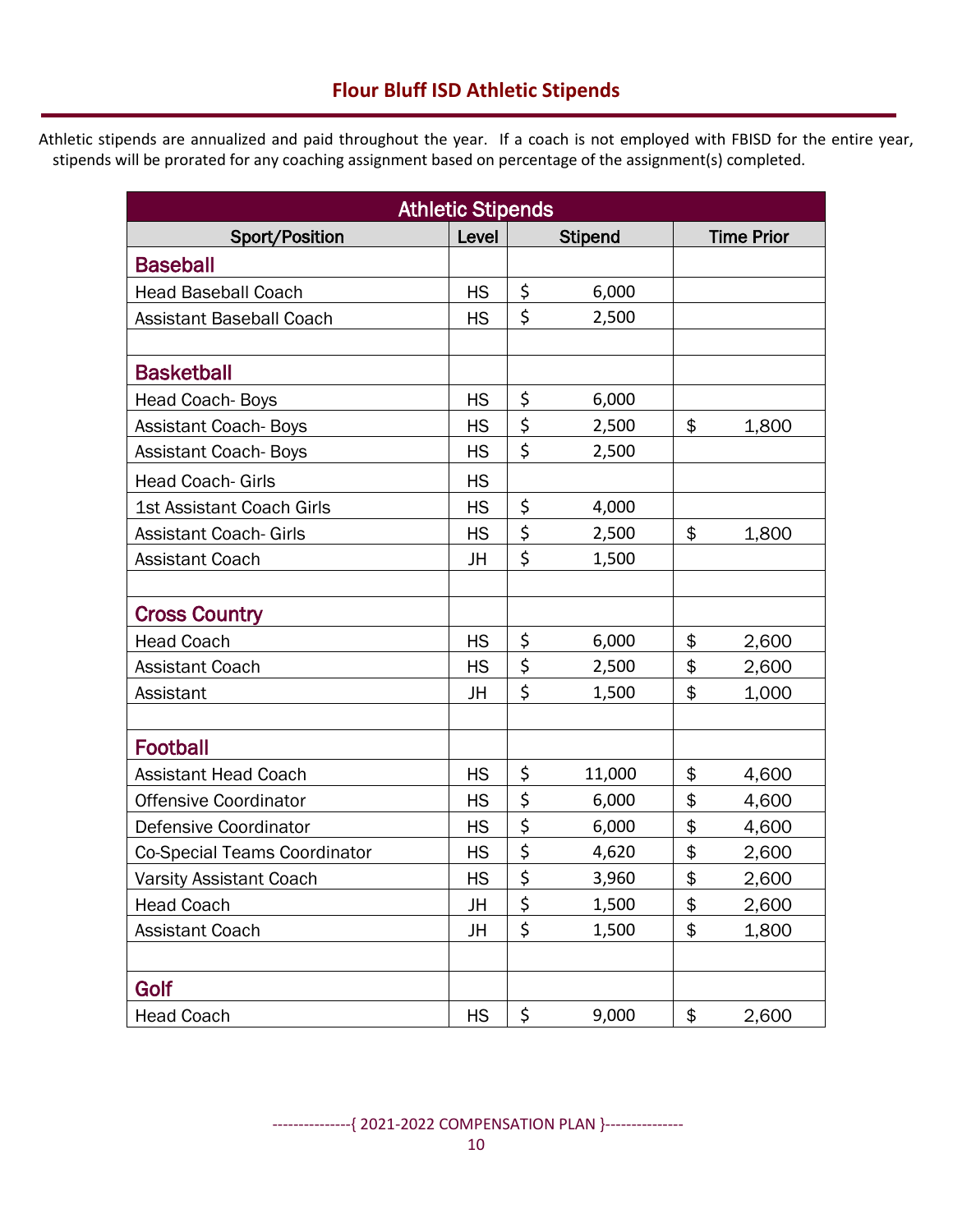Athletic stipends are annualized and paid throughout the year. If a coach is not employed with FBISD for the entire year, stipends will be prorated for any coaching assignment based on percentage of the assignment(s) completed.

| <b>Athletic Stipends</b>      |           |                               |                |    |                   |
|-------------------------------|-----------|-------------------------------|----------------|----|-------------------|
| Sport/Position                | Level     |                               | <b>Stipend</b> |    | <b>Time Prior</b> |
| <b>Soccer</b>                 |           |                               |                |    |                   |
| Head Coach-Boys               | <b>HS</b> | \$                            | 6,000          | \$ | 1,000             |
| <b>Assistant Coach-Boys</b>   | <b>HS</b> | \$                            | 2,500          | \$ | 1,000             |
| <b>Head Coach- Girls</b>      | <b>HS</b> | \$                            | 6,000          | \$ | 1,000             |
| <b>Assistant Coach- Girls</b> | <b>HS</b> | \$                            | 2,500          | \$ | 1,000             |
|                               |           |                               |                |    |                   |
| <b>Softball</b>               |           |                               |                |    |                   |
| <b>Head Coach</b>             | <b>HS</b> | \$                            | 6,000          | \$ | 2,600             |
| <b>Assistant Coach</b>        | <b>HS</b> | \$                            | 2,500          | \$ | 1,800             |
|                               |           |                               |                |    |                   |
| <b>Swimming</b>               |           |                               |                |    |                   |
| <b>Assistant Coach</b>        | <b>HS</b> | \$                            | 6,000          | \$ | 1,000             |
| <b>Assistant Coach</b>        | JH        | \$                            | 6,000          | \$ | 1,000             |
|                               |           |                               |                |    |                   |
| <b>Tennis</b>                 |           |                               |                |    |                   |
| <b>Head Coach</b>             | <b>HS</b> | \$                            | 9,000          | \$ | 2,600             |
| <b>Assistant Coach</b>        | <b>HS</b> | \$                            | 6,000          | \$ | 2,600             |
| <b>Assistant Coach</b>        | JH        | \$                            | 4,000          | \$ | 1,000             |
|                               |           |                               |                |    |                   |
| <b>Track</b>                  |           |                               |                |    |                   |
| Head Coach-Boys               | <b>HS</b> | \$                            | 6,000          |    |                   |
| <b>Head Coach- Girls</b>      | <b>HS</b> | \$                            | 6,000          |    |                   |
| <b>Assistant Coach</b>        | <b>HS</b> | \$                            | 2,500          |    |                   |
| <b>Assistant Coach</b>        | JH        | $\overline{\boldsymbol{\xi}}$ | 1,500          |    |                   |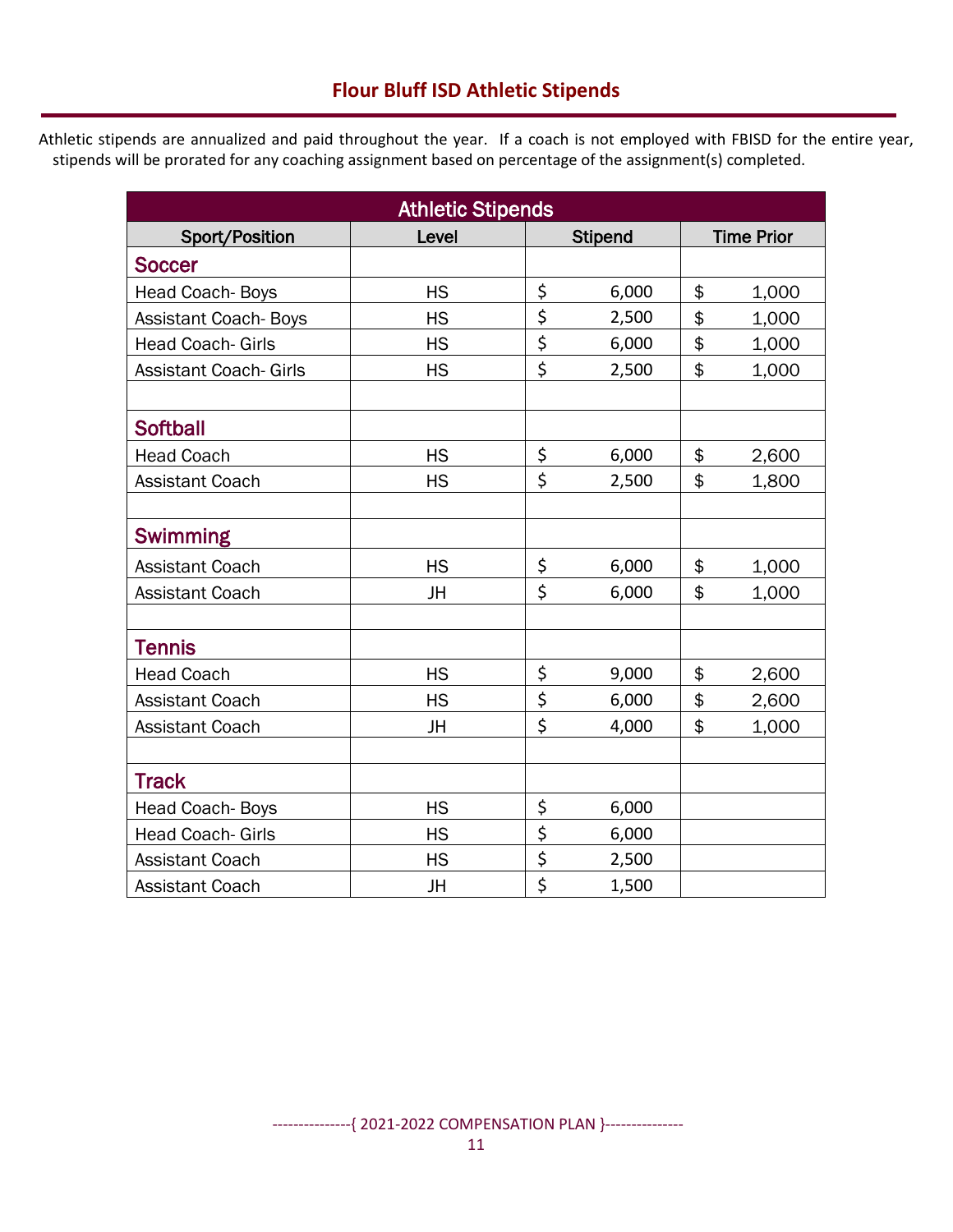Athletic stipends are annualized and paid throughout the year. If a coach is not employed with FBISD for the entire year, stipends will be prorated for any coaching assignment based on percentage of the assignment(s) completed.

| <b>Athletic Stipends</b>           |           |                |        |    |                   |  |
|------------------------------------|-----------|----------------|--------|----|-------------------|--|
| Sport/Position                     | Level     | <b>Stipend</b> |        |    | <b>Time Prior</b> |  |
| <b>Trainers</b>                    |           |                |        |    |                   |  |
| <b>Head Trainer</b>                | <b>HS</b> | \$             | 10,000 | \$ | 2,600             |  |
| <b>Trainer</b>                     | <b>HS</b> | \$             | 9,000  | \$ | 2,600             |  |
| <b>Trainer</b>                     | JH        | \$             | 9,000  | \$ | 1,800             |  |
|                                    |           |                |        |    |                   |  |
| <b>Volleyball</b>                  |           |                |        |    |                   |  |
| <b>Head Coach</b>                  | <b>HS</b> | \$             | 6,000  | \$ | 2,600             |  |
| <b>Assistant Coach</b>             | <b>HS</b> | \$             | 2,500  | \$ | 2,600             |  |
| <b>Assistant Coach</b>             | JH        | \$             | 2,500  | \$ | 1,800             |  |
| <b>Assistant Coach</b>             | JH        | \$             | 1,500  |    |                   |  |
|                                    |           |                |        |    |                   |  |
| <b>Other</b>                       |           |                |        |    |                   |  |
| Jr High Boys Athletic Coordinator  | JH        | \$             | 6,000  | \$ | 2,600             |  |
| Jr High Girls Athletic Coordinator | JH        | \$             | 6,000  | \$ | 2,600             |  |
| Scouting, Video & Stats            | <b>HS</b> | \$             | 908    |    |                   |  |
| Weight Room                        | <b>HS</b> | \$             | 6,000  |    |                   |  |
| Equipment                          | <b>HS</b> | \$             | 2,500  |    |                   |  |
| Sports Information Lead Teacher    | <b>HS</b> | \$             | 4,000  |    |                   |  |
| <b>Team Builder</b>                | <b>HS</b> | \$             | 2,500  |    |                   |  |
| <b>Academic Coordinator</b>        | <b>HS</b> | \$             | 2,000  |    |                   |  |
| Offseason Coordinator              | <b>HS</b> | \$             | 2,000  |    |                   |  |
| <b>Intramural Coordinator</b>      |           | \$             | 4,840  |    |                   |  |
| Football Inventory/ Operations     |           | \$             | 3,000  |    |                   |  |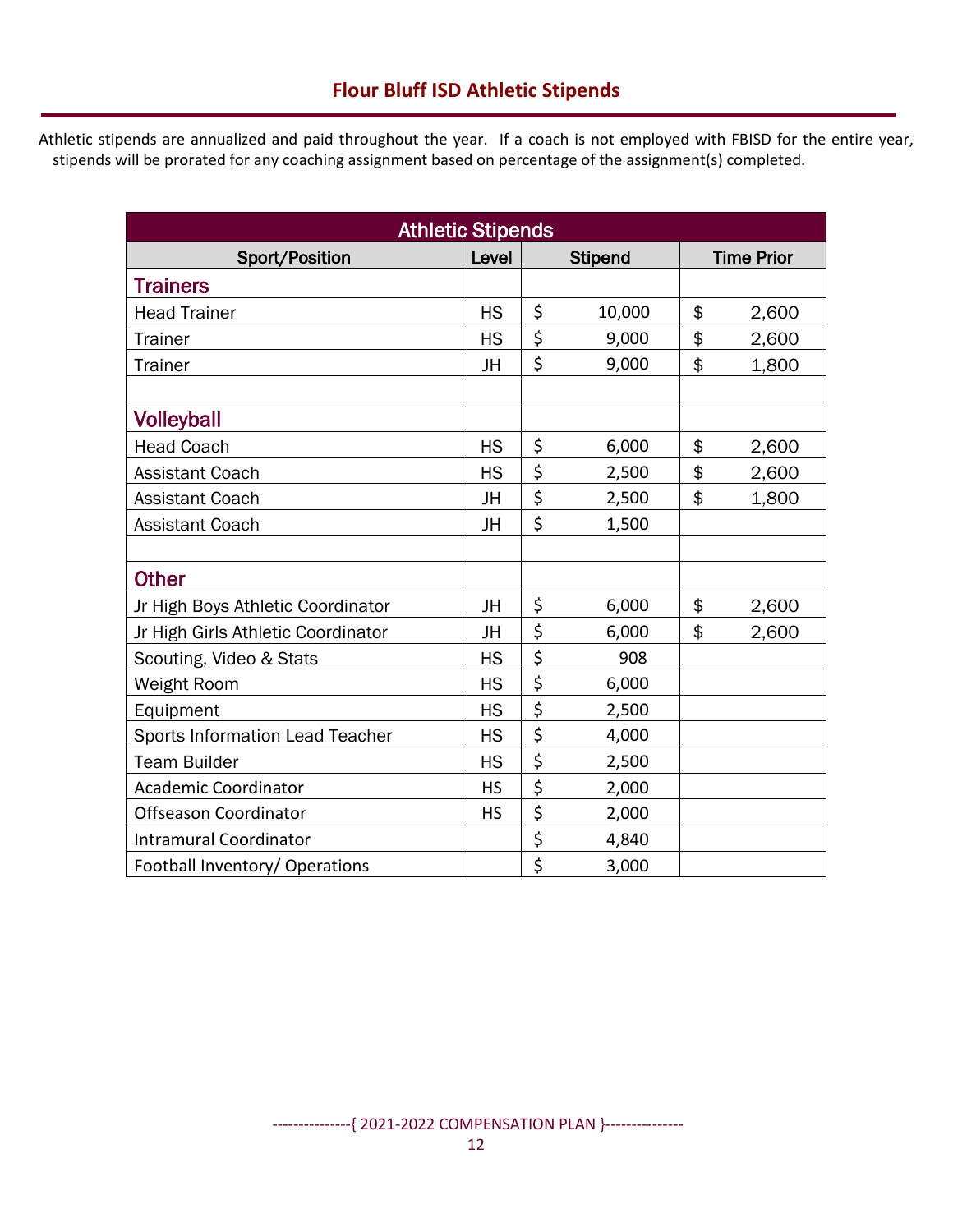## Stipend of \$500

- For having a CDL and completing the 20 hour School Bus Safety Course
- Requirement to drive a minimum of 5 trips during the school year

### Per Trip Payment

- In Town \$50 per trip
- Out of Town \$100 per trip/ day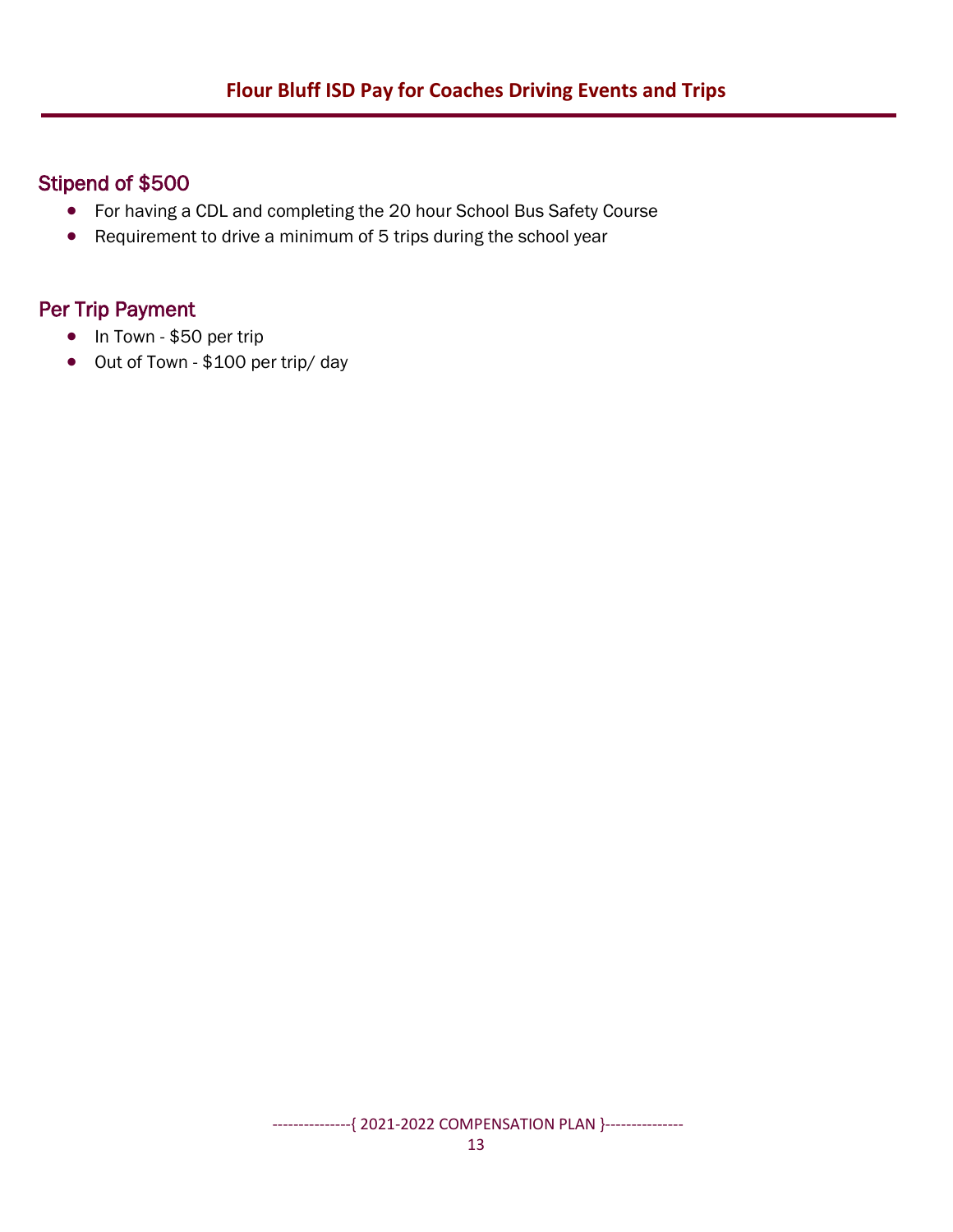# **Flour Bluff Independent School District Administrative/Professional Pay Plan**

| Pay                     |                                                     |             |     |              |                |                 |                |
|-------------------------|-----------------------------------------------------|-------------|-----|--------------|----------------|-----------------|----------------|
| Grade                   | <b>Job Title</b>                                    | <b>Days</b> |     |              | <b>Minimum</b> | <b>Midpoint</b> | <b>Maximum</b> |
| $\mathbf{1}$            |                                                     |             |     | <b>Daily</b> | \$213.20       | \$260.00        | \$306.80       |
|                         | Social Worker                                       | 195         | 227 | Days         | 48,396         | 59,020          | 69,644         |
| $\overline{2}$          |                                                     |             |     | <b>Daily</b> | \$234.52       | \$286.00        | \$337.48       |
|                         | Network Resource Administrator                      | 227         | 227 | Days         | 53,236         | 64,922          | 76,608         |
| 3                       |                                                     |             |     | <b>Daily</b> | \$250.94       | \$306.02        | \$361.10       |
|                         | Counselor Early Childhood/Prim/Elem/Int             | 196         | 196 | Days         | 49,184         | 59,980          | 70,776         |
|                         | Diagnostician/Speech Pathologist                    | 196         | 206 | Days         | 51,693         | 59,980          | 74,386         |
|                         | <b>Occupational Therapist</b>                       | 196         | 227 | Days         | 56,750         | 69,466          | 81,969         |
|                         | COVID-19 Coordinator                                | 206         |     |              |                |                 |                |
|                         | <b>School Nutrition Coordinator</b>                 | 227         |     |              |                |                 |                |
| 4                       |                                                     |             |     | <b>Daily</b> | \$268.50       | \$327.44        | \$386.36       |
|                         | Asst Principal Early Childhood/Prim/Elem/Int        | 206         | 196 | <b>Days</b>  | 52,626         | 64,178          | 75,730         |
|                         | Counselor Head                                      | 206         | 201 | Days         | 53,969         | 65,815          | 77,662         |
|                         | Counselor JH                                        | 201         | 206 | Days         | 55,311         | 67,453          | 79,594         |
|                         | Counselor SpEd/Licensed Sp School Psychology        | 196         | 227 | Days         | 60,950         | 74,329          | 87,708         |
|                         | Curriculum Supervisor Primary/Elem/Int              | 206         | 240 | Days         | 64,440         | 78,586          | 92,731         |
|                         | <b>Director Finance</b>                             | 227         |     |              |                |                 |                |
| 5                       |                                                     |             |     | <b>Daily</b> | \$279.24       | \$340.54        | \$401.84       |
|                         | Asst Principal JH/Counselor Head HS                 | 206         | 201 | Days         | 56,127         | 68,449          | 80,770         |
|                         | Counselor HS/ Mental Health Counselor               | 201         | 206 | Days         | 57,523         | 70,151          | 82,779         |
| 6                       |                                                     |             |     | <b>Daily</b> | \$290.41       | \$354.16        | \$417.91       |
|                         | Asst Dir Sp Ed/Asst. Principal HS/RTI Specialist HS | 206         | 206 | Days         | 59,824         | 72,957          | 86,089         |
|                         | Curriculum Supervisor JH & HS/HS Band Director      | 211         | 211 | Days         | 61,277         | 74,728          | 88,179         |
|                         | <b>Commander NJROTC</b>                             | 227         | 227 | <b>Days</b>  | 65,923         | 80,394          | 94,866         |
|                         | Exec Dir Comm & Com Relation                        | 227         |     |              |                |                 |                |
|                         | <b>Supervisor Aquatics</b>                          | 227         |     |              |                |                 |                |
|                         | District Testing Coordinator & ARD Administrator    | 227         |     |              |                |                 |                |
| $\overline{\mathbf{z}}$ |                                                     |             |     | <b>Daily</b> | \$313.64       | \$382.49        | \$451.34       |
|                         | <b>Asst Director Athletics</b>                      | 227         | 211 | Days         | 66,178         | 80,705          | 95,233         |
|                         | Director Food Services/Director Technology          | 227         | 227 | Days         | 71,196         | 86,825          | 102,454        |
|                         | Director SDCG                                       | 211         |     |              |                |                 |                |
|                         | Principal Early Childhood/Primary/Elem/Int          | 211         |     |              |                |                 |                |
| 8                       |                                                     |             |     | <b>Daily</b> | \$338.73       | \$413.09        | \$487.45       |
|                         | Director Athletics/ Ex Director Human Resources     | 227         | 211 | <b>Days</b>  | 71,472         | 87,162          | 102,852        |
|                         | Principal Junior High                               | 227         | 227 | <b>Days</b>  | 76,892         | 93,771          | 110,651        |
|                         | <b>Executive Director of Operations</b>             | 240         | 240 | <b>Days</b>  | 81,295         | 99,142          | 116,988        |
| $\boldsymbol{9}$        |                                                     |             |     | <b>Daily</b> | \$372.61       | \$454.40        | \$536.19       |
|                         | Executive Director of Curriculum and Instruction    | 227         | 227 | <b>Days</b>  | 84,582         | 103,149         | 121,715        |
|                         | Director of Curriculum and Instruction              | 227         |     |              |                |                 |                |
|                         | Principal High School                               | 227         |     |              |                |                 |                |
| 10                      |                                                     |             |     | <b>Daily</b> | \$484.39       | \$590.72        | \$697.05       |
|                         | Associate Superintendent of Student Services        | 227         | 227 | <b>Days</b>  | 109,957        | 134,093         | 158,230        |
| 11                      |                                                     |             |     | <b>Daily</b> | \$513.45       | \$626.16        | \$738.87       |
|                         | Deputy Superintendent                               | 227         | 227 | <b>Days</b>  | 116,553        | 142,138         | 158,230        |
|                         | Chief Financial, Business, & Human Capital Officer  | 227         |     |              |                |                 |                |
|                         |                                                     |             |     |              |                |                 |                |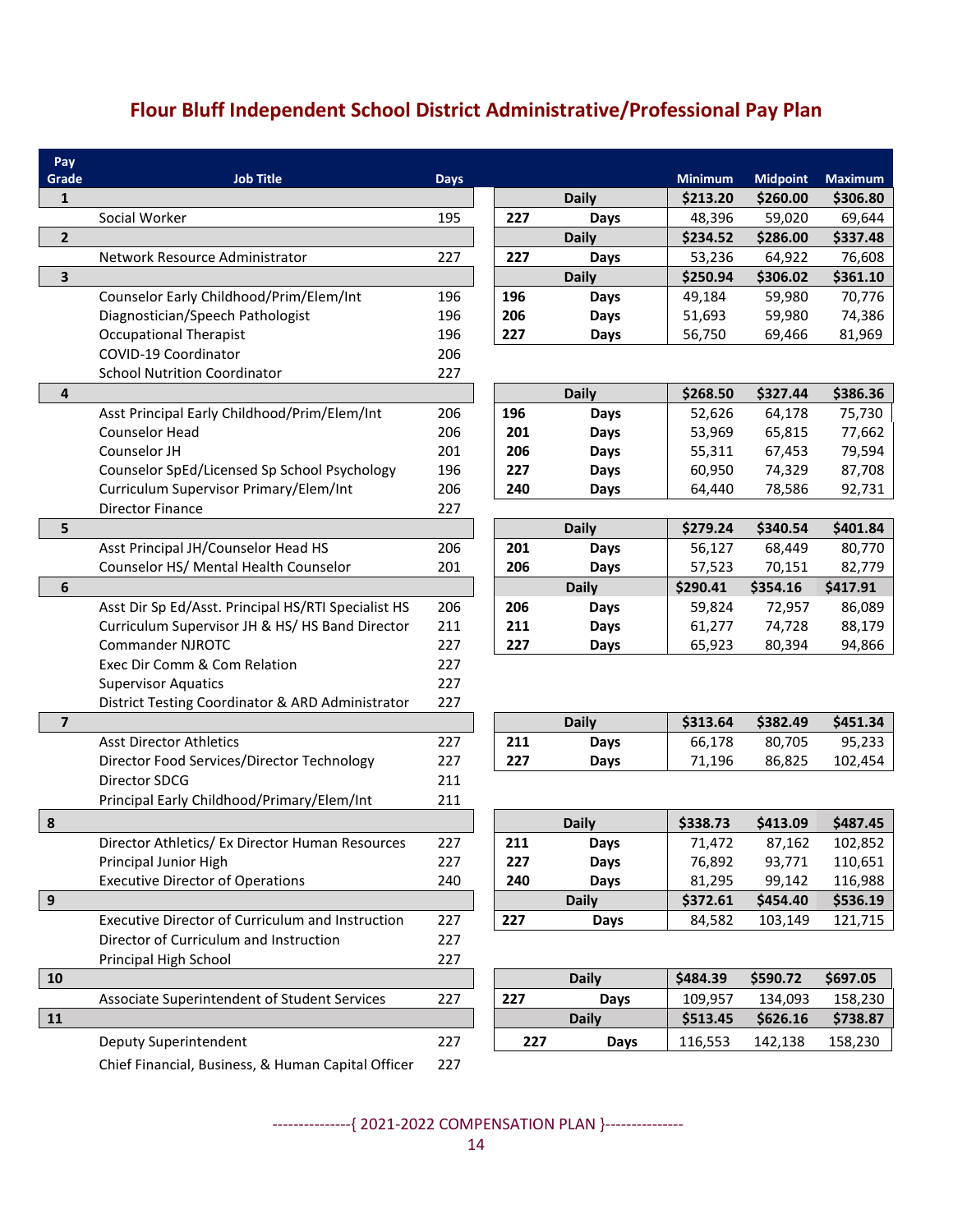# **Flour Bluff Independent School District Clerical/Paraprofessional Pay Plan**

| Pay                     |                                                                                  |             |               |               |                  |                  |                  |
|-------------------------|----------------------------------------------------------------------------------|-------------|---------------|---------------|------------------|------------------|------------------|
| Grade                   | <b>Job Title</b>                                                                 | <b>Days</b> |               |               | Minimum          | <b>Midpoint</b>  | <b>Maximum</b>   |
| $\mathbf{1}$            |                                                                                  |             |               | <b>Hourly</b> | \$10.79          | \$13.00          | \$15.21          |
|                         | Aide Classroom/Aide Title I/Aide Read. Lab                                       | 187         | 187           | Days          | 16,142           | 19,448           | 22,754           |
| $\overline{2}$          | Aide PE/Aide Sp Ed Instructional                                                 | 187         |               |               |                  | \$13.78          |                  |
|                         |                                                                                  |             |               | <b>Hourly</b> | \$11.30          |                  | \$16.26          |
|                         | Aide Campus/Aide ISSC/Aide Sp Ed Motor<br>Aide Read/Write/Aide SDGC/Aide Com Lab | 187<br>187  | 187           | <b>Days</b>   | 16,905           | 20,615           | 24,325           |
|                         | Aide Sp Ed Functional Living Primary                                             | 187         | 195<br>227    | Days          | 17,628<br>20,521 | 21,497<br>25,024 | 25,366<br>29,528 |
|                         | Campus Receptionist/ Sp Ed Receptionist                                          | 195         |               | Days          |                  |                  |                  |
|                         | <b>District Information Technologist</b>                                         | 227         |               |               |                  |                  |                  |
| $\mathsf 3$             |                                                                                  |             |               | <b>Hourly</b> | \$11.96          | \$14.60          | \$17.24          |
|                         | Aide Library/Registrar Intermediate                                              | 195         | 187           | <b>Days</b>   | 17,892           | 21,842           | 25,791           |
|                         | Aide SDGC Class/Clerical/CK Hd Cashier-Clk                                       | 187         | 195           | Days          | 18,658           | 22,776           | 26,894           |
|                         | Aide Sp Ed Functional Living/ COVID Tester                                       | 187         | 201           | <b>Days</b>   | 19,232           | 23,477           | 27,722           |
|                         | Aide Sp Ed SI Unit/Aide Vocational                                               | 187         | 206           | Days          | 19,710           | 24,061           | 28,412           |
|                         | Aide Special Needs w/Deaf Interpretation                                         | 187         | 240           | <b>Days</b>   | 22,963           | 28,032           | 33,101           |
|                         | Asst Registrar/Counselors Secretary                                              | 201         |               |               |                  |                  |                  |
|                         | Clerk Admin HS                                                                   | 206         |               |               |                  |                  |                  |
|                         | CLK Attendance ECC/Pri/Elem/Int/JH/HS                                            | 195         |               |               |                  |                  |                  |
|                         | LOTC Aide and Drill Instructor                                                   | 211         |               |               |                  |                  |                  |
|                         | <b>Transportation Clerk</b>                                                      | 240         |               |               |                  |                  |                  |
| 4                       |                                                                                  |             |               | <b>Hourly</b> | \$13.41          | \$16.35          | \$19.29          |
|                         | Aide NJROTC                                                                      | 227         | 187           | <b>Days</b>   | 20,061           | 24,460           | 28,858           |
|                         | Aide Print Shop/HR & District Records Clk                                        | 227         | 196           | <b>Days</b>   | 21,027           | 25,637           | 30,247           |
|                         | Aide R/W Certified/Security/Clk Sp Ed HS                                         | 187         | 206           | Days          | 22,100           | 26,945           | 31,790           |
|                         | SHARS Clerk/ Clerk Sp Ed Records                                                 | 196         | 227           | Days          | 24,353           | 29,692           | 35,031           |
|                         | Registrar JH                                                                     | 206         |               |               |                  |                  |                  |
| 5                       |                                                                                  |             | <b>Hourly</b> |               | \$14.75          | \$17.98          | \$21.21          |
|                         | Admin Asst PEIMS/Technology                                                      | 227<br>211  | 211           | Days          | 24,898           | 30,350           | 35,802           |
|                         | Campus Secretary ECC/Prim/Elem/Int/JH<br>Campus Secretary HS Prep/SDGC           | 211         | 227<br>240    | Days          | 26,786<br>28,320 | 32,652<br>34,522 | 38,517<br>40,723 |
|                         | Clerk Data/Curriculum/CK Clerk                                                   | 227         |               | Days          |                  |                  |                  |
|                         | Secretary Performing Arts/CK Clerk                                               | 211         |               |               |                  |                  |                  |
|                         | Print Shop Specialist/Registrar High School                                      | 227         |               |               |                  |                  |                  |
|                         | <b>Secretary Maintenance</b>                                                     | 240         |               |               |                  |                  |                  |
|                         | Telecommunications Specialist                                                    | 227         |               |               |                  |                  |                  |
|                         | Secretary Sp Ed/Transportation                                                   | 227         |               |               |                  |                  |                  |
| 6                       |                                                                                  |             |               | <b>Hourly</b> | \$17.40          | \$21.22          | \$25.04          |
|                         | <b>Admin Asst Athletics</b>                                                      | 211         | 187           | <b>Days</b>   | 26,030           | 31,745           | 37,460           |
|                         | Campus Secretary Sp Ed/High School                                               | 227         | 211           | <b>Days</b>   | 29,371           | 35,819           | 42,268           |
|                         | Clk Acct/Clk Acct Payable/Clk Payroll                                            | 227         | 227           | Days          | 31,598           | 38,536           | 45,473           |
|                         | Deaf Interpreter/LVN/Campus Tech                                                 | 187         |               |               |                  |                  |                  |
|                         | Admin Asst Business/Admin Asst. C&I                                              | 227         |               |               |                  |                  |                  |
|                         | Personnel Services Coordinator                                                   | 227         |               |               |                  |                  |                  |
| $\overline{\mathbf{z}}$ |                                                                                  |             |               | <b>Hourly</b> | \$21.75          | \$26.53          | \$31.31          |
|                         | Designer Web Sp/HR Sp/PEIMS Coor                                                 | 227         | 187           | Days          | 32,538           | 39,689           | 46,840           |
|                         | District Tech/Truant Officer                                                     | 187         | 206           | Days          | 35,844           | 43,721           | 51,598           |
|                         | Police Officer                                                                   | 206         | 227           | Days          | 39,498           | 48,178           | 56,859           |
|                         |                                                                                  |             |               |               |                  |                  |                  |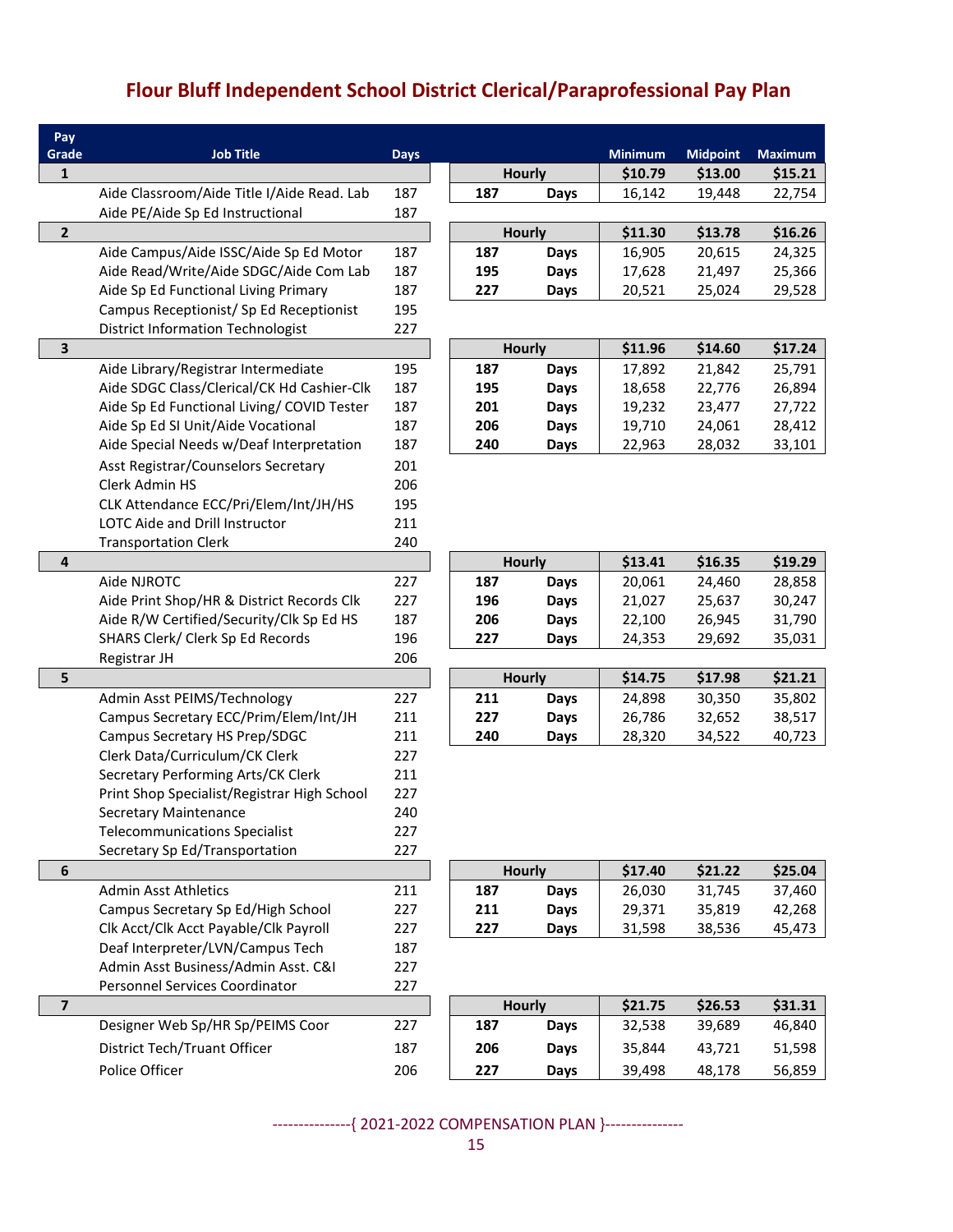# **Flour Bluff Independent School District Clerical/Paraprofessional Pay Plan**

| Pay.<br>Grade | <b>Job Title</b>          | Days |     |               | <b>Minimum</b> | <b>Midpoint</b> | <b>Maximum</b> |
|---------------|---------------------------|------|-----|---------------|----------------|-----------------|----------------|
|               |                           |      |     | <b>Hourly</b> | \$26.10        | \$31.84         | \$37.58        |
|               | Admin Asst Superintendent | 227  | 227 | Days          | 47.397         | 57.821          | 68,245         |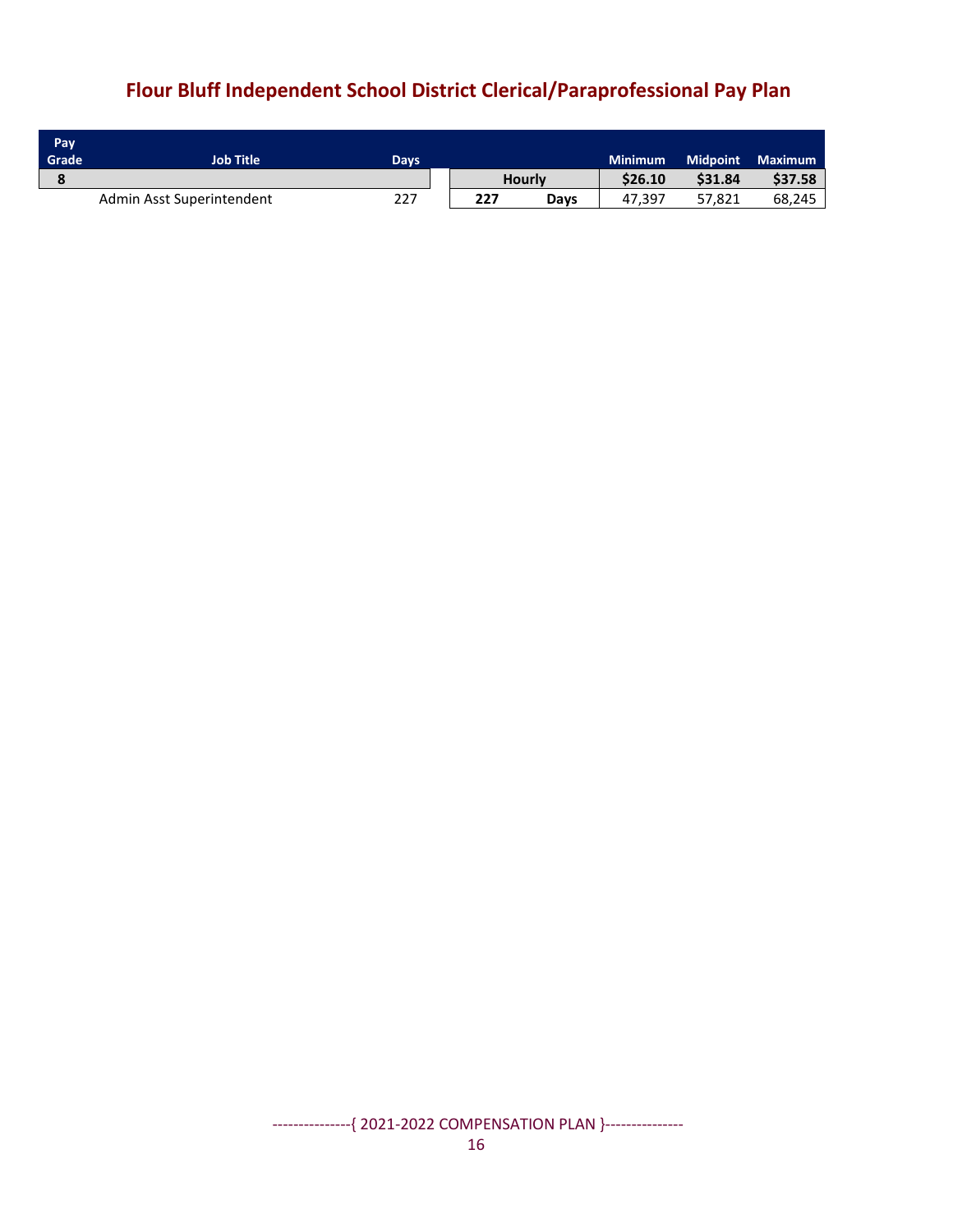# **Flour Bluff Independent School District Auxiliary Pay Plan**

| Pay                     |                                                       |             |               |               |                   |                 |                |
|-------------------------|-------------------------------------------------------|-------------|---------------|---------------|-------------------|-----------------|----------------|
| Grade                   | <b>Job Title</b>                                      | <b>Days</b> |               |               | <b>Minimum</b>    | <b>Midpoint</b> | <b>Maximum</b> |
| $\mathbf{1}$            |                                                       |             |               | <b>Hourly</b> | \$8.50            | \$10.00         | \$11.50        |
|                         | Cafeteria/Bus Aides                                   | 173         | 173           | <b>Days</b>   | 11,764            | 13,840          | 15,916         |
| $\overline{2}$          |                                                       |             |               | <b>Hourly</b> | \$9.35            | \$11.40         | \$13.45        |
|                         | <b>Bus Aide</b>                                       | 173         | 173           | <b>Days</b>   | 12,940            | 15,778          | 18,615         |
|                         | Cafeteria Worker                                      | 179         | 179           | <b>Days</b>   | 13,389            | 16,325          | 19,260         |
|                         | Custodian Day                                         | 260         | 260           | <b>Days</b>   | 19,448            | 23,712          | 27,976         |
|                         | <b>Custodian Night</b>                                | 260         |               |               |                   |                 |                |
|                         | <b>Truck Driver</b>                                   | 179         |               |               |                   |                 |                |
| $\overline{3}$          |                                                       |             |               | <b>Hourly</b> | \$10.94           | \$13.34         | \$15.74        |
|                         | Cafeteria Asst Sup (Team Leader)                      | 179         | 179           | Days          | 15,666            | 19,103          | 22,540         |
|                         | Asst. Warehouse Mgr                                   |             |               |               |                   |                 |                |
|                         | <b>Clerk Central Receiving</b>                        | 260         | 260           | <b>Days</b>   | 22,755            | 27,747          | 32,739         |
|                         | Grounds Maintenance Worker                            | 260         |               |               |                   |                 |                |
| $\overline{\mathbf{4}}$ |                                                       |             |               | <b>Hourly</b> | \$12.35           | \$15.07         | \$17.79        |
|                         | Cafeteria Manager ES, JH, HS<br><b>Custodial Lead</b> | 179<br>260  | 179           | <b>Days</b>   | 17,685            | 21,580          | 25,475         |
|                         | General Maintenance Worker                            | 260         | 260           | <b>Days</b>   | 25,688            | 31,346          | 37,003         |
|                         | Mechanic Helper                                       | 260         |               |               |                   |                 |                |
|                         | Preventative Maintenance Tech                         | 260         |               |               |                   |                 |                |
| $\overline{5}$          |                                                       |             |               | <b>Hourly</b> | \$15.00           | \$18.29         | \$21.58        |
|                         | Cafeteria Manager HS                                  | 179         | 179           | <b>Days</b>   | 21,480            | 26,191          | 30,903         |
|                         | HVAC Technician/Equipment Technician                  | 260         | 260           | <b>Days</b>   | 31,200            | 38,043          | 44,886         |
|                         | Pest Control Specialist                               | 260         |               |               |                   |                 |                |
|                         | Warehouse Mgr (Supervisor Store Room)                 | 179         |               |               |                   |                 |                |
| $\overline{6}$          |                                                       |             |               | <b>Hourly</b> | \$17.24           | \$21.03         | \$24.82        |
|                         | Caf Training Sup/CK Supervisor                        | 179         | 179           | <b>Days</b>   | 24,688            | 30,115          | 35,542         |
|                         | Carpenter Skilled/Journeyman Plumber                  | 260         | 260           | <b>Days</b>   | 35,859            | 43,742          | 51,626         |
|                         | Clerk Shipping & Receiving Lead                       | 260         |               |               |                   |                 |                |
|                         | <b>HVAC Tech Licensed</b>                             | 260         |               |               |                   |                 |                |
|                         | Fleet Mechanic/Vehicle Mechanic                       | 260         |               |               |                   |                 |                |
| $\overline{\mathbf{z}}$ |                                                       |             | <b>Hourly</b> |               | \$19.62           | \$23.93         | \$28.24        |
|                         | <b>Food Production Supervisor</b>                     | 227         | 227           | <b>Days</b>   | 35,630            | 43,457          | 51,284         |
|                         | <b>Head Skilled Carpenter</b>                         | 260         | 260           | <b>Days</b>   | 40,810            | 49,774          | 58,739         |
|                         | Maintenance Electrician                               | 260         |               |               |                   |                 |                |
| ${\bf 8}$               |                                                       |             |               | <b>Hourly</b> | \$21.58           | \$26.32         | \$31.06        |
|                         | Custodial Sup/Pest Control Grounds Sup                | 260         | 260           | Days          | 44,886            | 54,746          | 64,605         |
|                         | General Maintenance Supervisor                        | 260         |               |               |                   |                 |                |
|                         | Master Electrician                                    | 260         |               |               |                   |                 |                |
|                         | Network Server Tech/Specialist Tech                   | 260         |               |               |                   |                 |                |
|                         | <b>Specialist Applications/Specialist Comm</b>        | 260         |               |               |                   |                 |                |
|                         | Transportation Sup/Fleet Mech Sup                     | 260         |               |               |                   |                 |                |
|                         | HVAC Lead Maintenance Technician                      | 260         |               |               |                   |                 |                |
| B                       |                                                       |             |               | <b>Hourly</b> | \$16.00           | \$19.00         | \$22.00        |
|                         | <b>Bus Driver Lead</b>                                | 260         | 260           | <b>Days</b>   | 33,280            | 39,520          | 45,760         |
|                         | Bus Driver Sp Ed                                      | 260         |               |               |                   |                 |                |
| <b>BD</b>               |                                                       |             |               | <b>Hourly</b> |                   | \$21.00         | \$24.00        |
|                         | <b>Bus Driver PT</b>                                  | 173         | 173           | Days          | \$18.00<br>12,456 | 14,532          | 16,608         |
|                         |                                                       |             |               |               |                   |                 |                |
|                         |                                                       |             |               |               |                   |                 |                |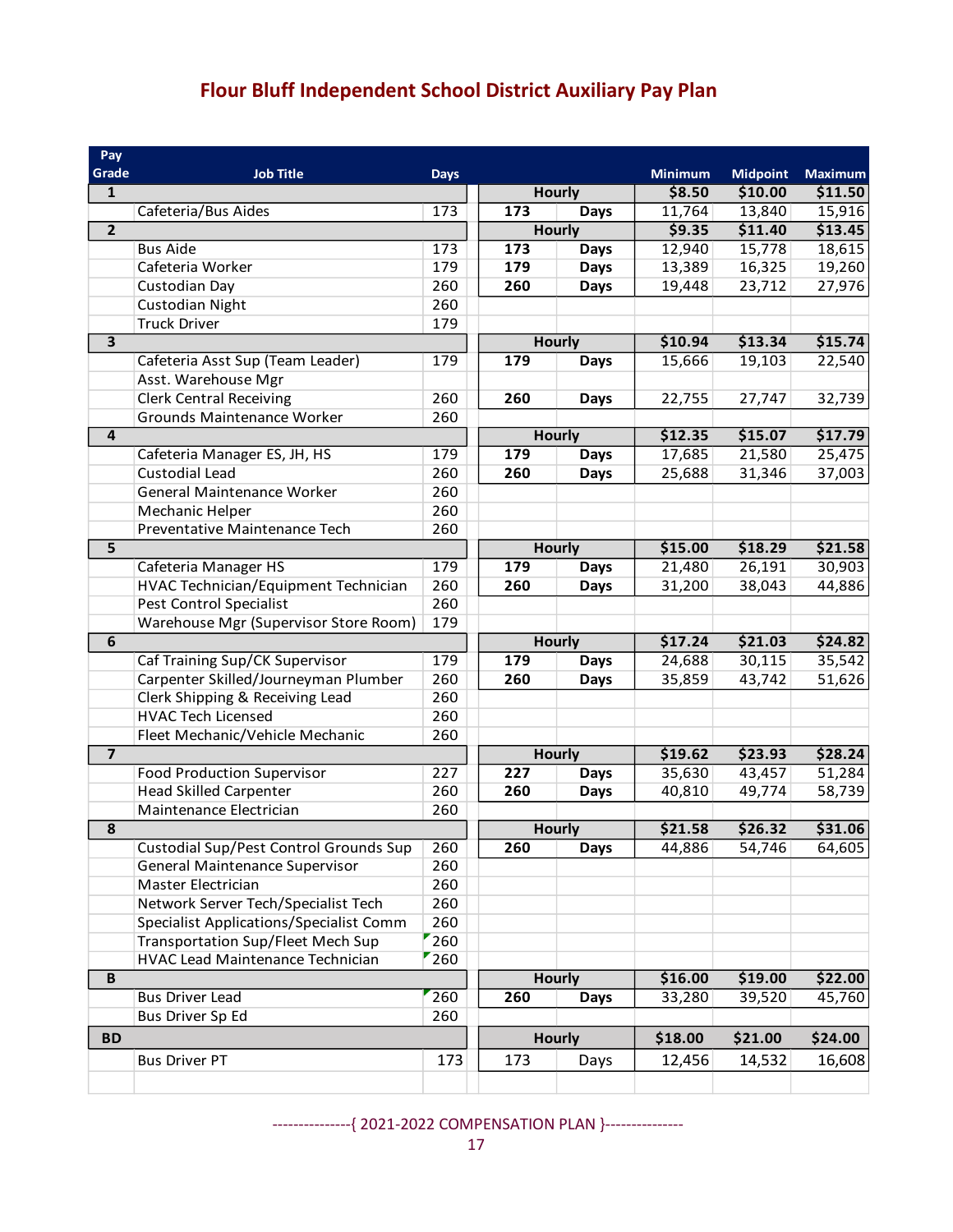## **Flour Bluff Independent School District Supplemental/Temporary Employment Pay**

| Position                             | Assignment                                                                                                                            | Rate of Pay Per Hour    |
|--------------------------------------|---------------------------------------------------------------------------------------------------------------------------------------|-------------------------|
|                                      |                                                                                                                                       |                         |
| <b>Teachers</b>                      |                                                                                                                                       |                         |
|                                      | Additional Teacher Duties/Bachelor's Degree                                                                                           | \$31.08                 |
|                                      | Additional Teacher Duties/Master's Degree                                                                                             | \$32.08                 |
|                                      | Homebound Instruction - General Education                                                                                             | \$31.08/\$32.08         |
|                                      | Temporary Monthly Employees (i.e. Tutors)                                                                                             | \$31.08                 |
|                                      | Temporary Monthly Employees (i. e. Tutors)                                                                                            | \$32.08                 |
|                                      | <b>Temporary Paraprofessional/Hourly Employees</b>                                                                                    | \$Current hourly rate   |
|                                      | Summer School                                                                                                                         | \$32.08                 |
| <b>Other Summer Staff</b>            |                                                                                                                                       |                         |
|                                      | Summer School LVN                                                                                                                     | \$Current hourly rate   |
|                                      | Summer School Paraprofessionals                                                                                                       | \$Current hourly rate   |
|                                      | <b>Temporary Paraprofessionals</b>                                                                                                    | \$Min. for pay category |
| <b>Athletic and Natatorium Staff</b> |                                                                                                                                       |                         |
|                                      | <b>Summer Track</b>                                                                                                                   | \$100 per day           |
|                                      | <b>Summer Athletic Camps</b>                                                                                                          | \$50 per day            |
|                                      | Summer Weight Room/Strength and Conditioning/Sport Specific<br>Workouts                                                               | \$15 per hour           |
|                                      | Natatorium Summer Swim Club (Returning Coaches                                                                                        | \$2,000 stipend         |
|                                      | Natatorium Summer Swim Club (New Coaches)                                                                                             | \$1,800 stipend         |
|                                      | Swim Lessons (Lead Teacher)                                                                                                           | \$25 per hour           |
|                                      | Swim Lessons (Teacher)                                                                                                                | \$20 per hour           |
|                                      | Natatorium Supervisor                                                                                                                 | \$25 per hour           |
|                                      | Lifeguard                                                                                                                             | \$12 per hour           |
| <b>Substitute Teacher</b>            |                                                                                                                                       |                         |
|                                      | \$10.00 per hour for non-degreed substitute teachers                                                                                  |                         |
|                                      | \$11.25 per hour for degreed substitute teachers (with Transcripts)                                                                   |                         |
|                                      | \$13.25 per hour for Texas certified teacher with proof of certification                                                              |                         |
|                                      | \$11.25 or \$13.25 for substitute teachers who teach in a continuous<br>assignment for a period of time exceeding 15 consecutive days |                         |
|                                      | \$18.75 for Long Term Texas certified substitute in subject area for a<br>period of time exceeding 15 consecutive days.               |                         |
|                                      | \$13.75 for nurse substitutes                                                                                                         |                         |
|                                      |                                                                                                                                       |                         |